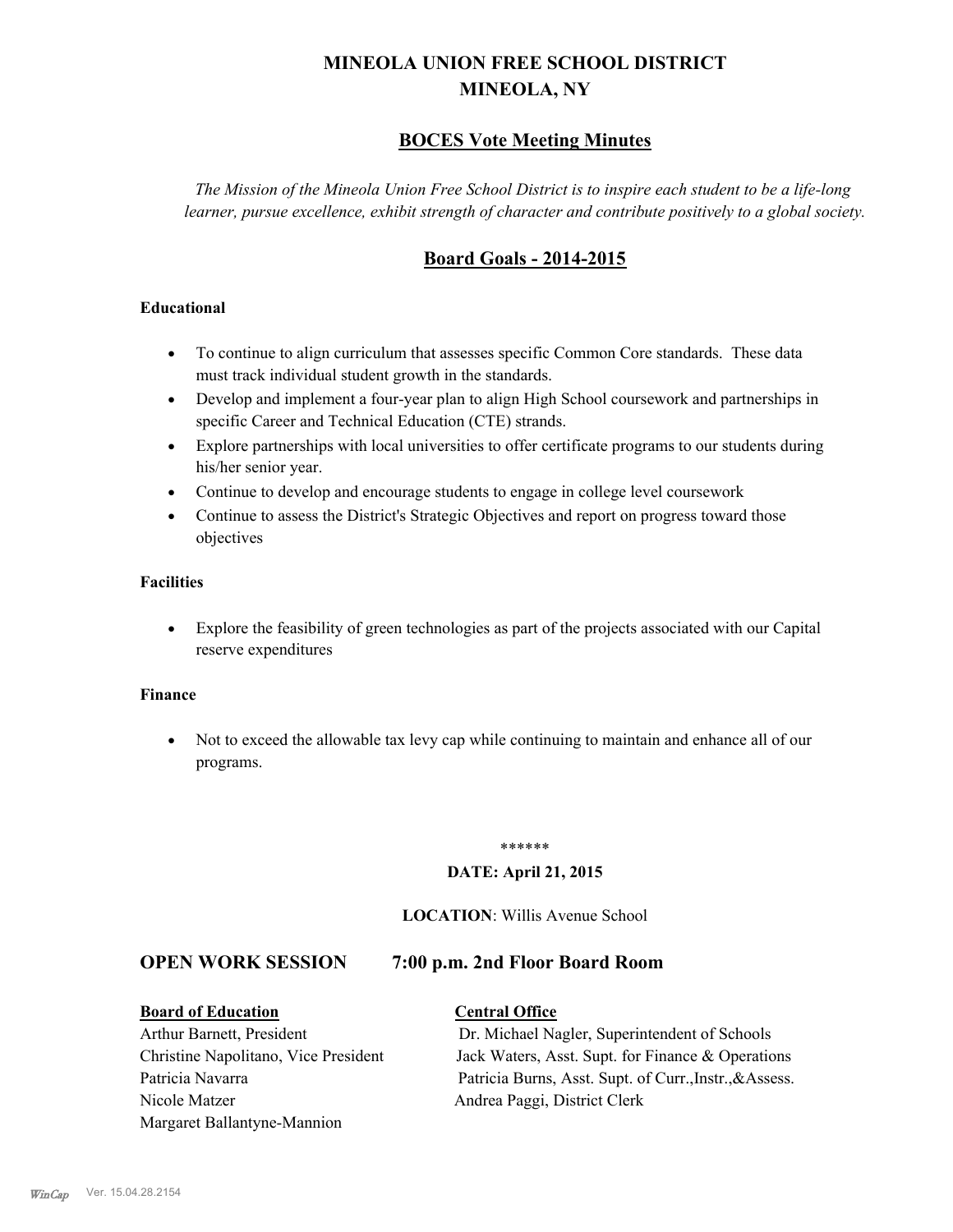**A. Call to Order- 7:00pm B. Pledge of Allegiance C. Reading of Mission D. Moment of Silent Meditation E. Dais & Visitor Introductions**

Absent: Dr. Michael Nagler and Patricia Burns

**F. New Business**

### **Election of BOCES Candidates**

**RESOLUTION # 41 -BE IT RESOLVED** that the Mineola Board of Education cast one (1) vote for three of the following candidates listed below to fill the Board of Cooperative Educational Services of Nassau County (BOCES) for three (3), three (3) year terms commencing July 1, 2015.

- 1. Susan Bertraum \_\_\_X\_\_\_\_\_\_\_ 10 I.U. Willets Road Old Westbury, NY 11568 East Williston UFSD
- 2. Martin R. Kaye  $\overline{X}$  91 Ambrose Avenue Malvern, NY 11565 Valley Stream UFSD #13
- 3. Laura Pierce 24 Cedar Road Westbury, NY 11590 Westbury UFSD
- 4. Michael Weinick \_\_\_\_\_X\_\_\_\_ 245 Frankel Boulevard Merrick, NY 11566 Merrick UFSD

A motion was made to vote for the three incumbents.

| <b>Motion:</b> | Nicole Matzer                                                                                             |     |      |
|----------------|-----------------------------------------------------------------------------------------------------------|-----|------|
| Second:        | Margaret Ballantyne                                                                                       |     |      |
| Yes:           | Margaret Ballantyne<br>Nicole Matzer<br>Patricia Navarra<br>Christine Napolitano<br><b>Arthur Barnett</b> | No: | None |

**Passed:** Yes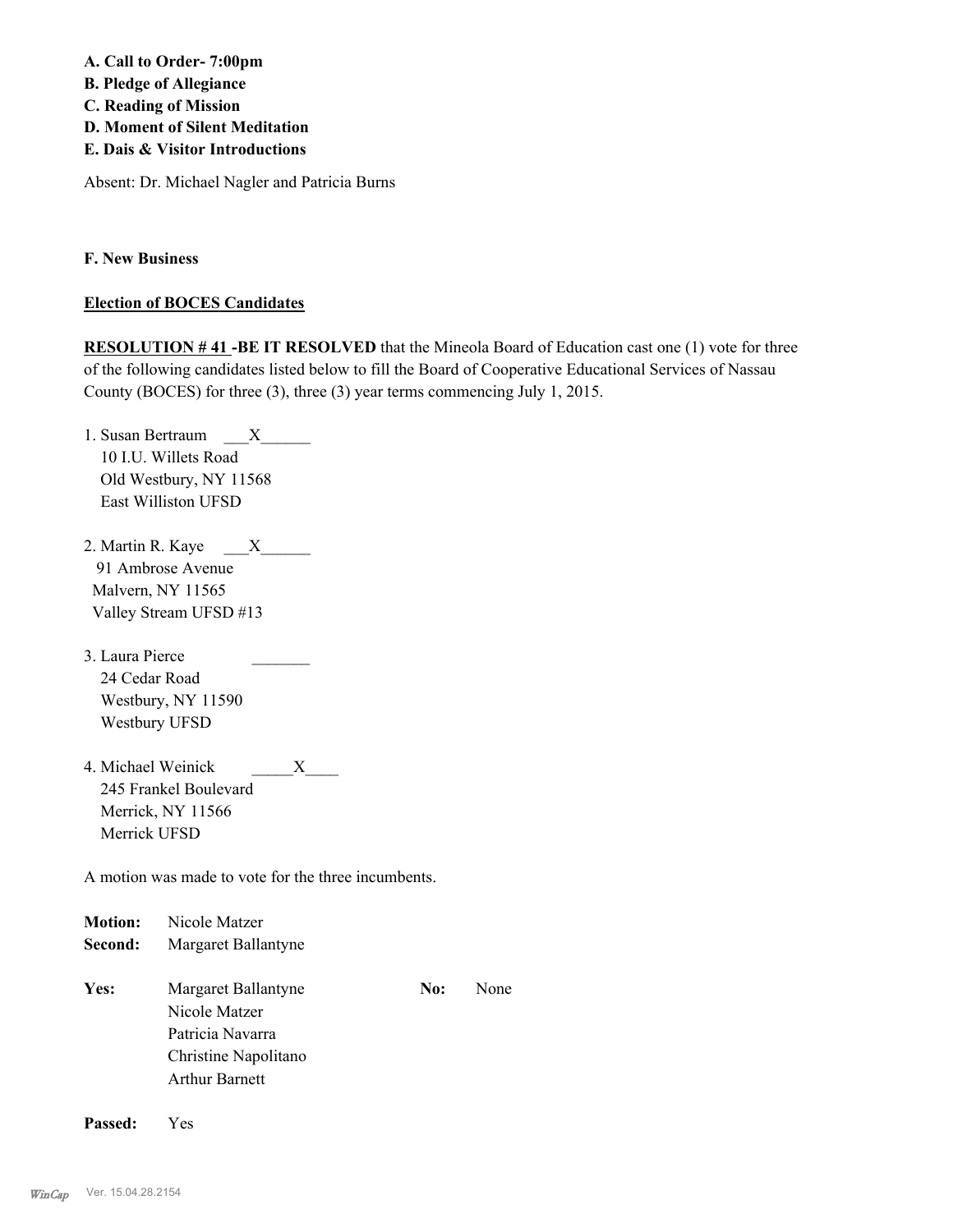# **Adoption of BOCES 2015-2016 Annual Operating Budget**

**RESOLUTION # 42-BE IT RESOLVED** that the Board of Education of the Mineola Union Free School District approves the Nassau BOCES Proposed Administrative Operations Budget for the 2015/2016 school year in the amount of \$20,395, 834.

| <b>Motion:</b> | Margaret Ballantyne                                                                                       |     |      |
|----------------|-----------------------------------------------------------------------------------------------------------|-----|------|
| Second:        | Patricia Navarra                                                                                          |     |      |
| Yes:           | Margaret Ballantyne<br>Nicole Matzer<br>Patricia Navarra<br>Christine Napolitano<br><b>Arthur Barnett</b> | No: | None |
| Passed:        | <b>Yes</b>                                                                                                |     |      |

**G. Executive Session Time: \_\_\_\_\_\_\_ p.m.**

There was no Executive session this evening.

| <b>Motion:</b><br>Second: |     |
|---------------------------|-----|
| Yes:                      | No: |
|                           |     |
|                           |     |
|                           |     |
|                           |     |
| Passed:                   |     |